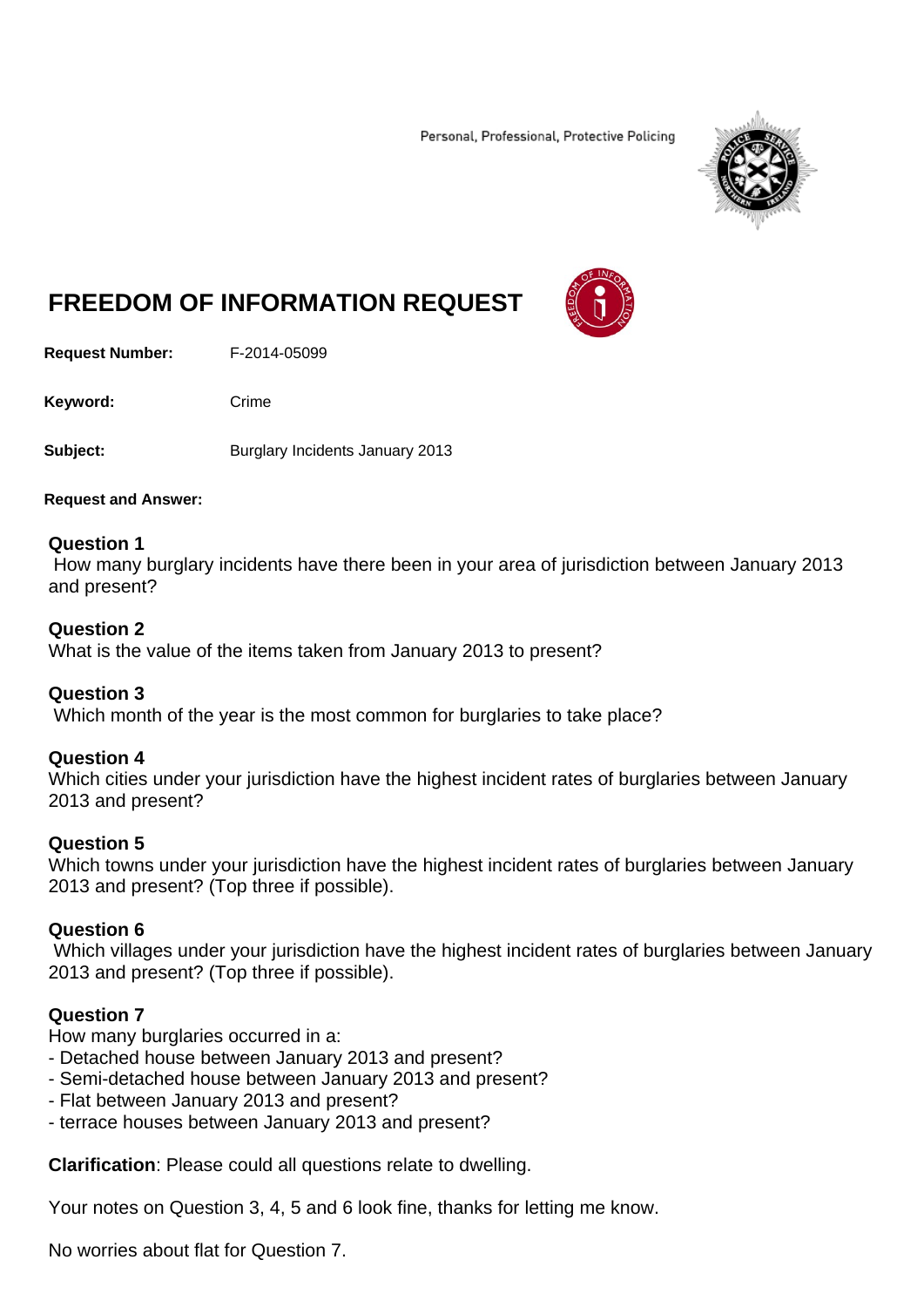## **Answer**

This is to inform you that the Police Service of Northern Ireland has now completed its search for the information you requested. The decision has been taken to disclose the located information to you in full.

Please see table below which supplies burglary incidents recorded from January 2013.

Please note that data was extracted on 29<sup>th</sup> October 2014. This information is based on data extracted from a live system and may be subject to change. It is dependent on the information having been input into the system in such a way as to identify those records that are relevant. All data from 1<sup>st</sup> April 2014 is provisional and subject to change.

In particular, the value information was extracted from the property information where the classification was set as "Stolen" and where the estimated value (original or current) was available. It is highly reliant on the level of detail provided by the inputting officer or staff.

The Town data was extracted from the total number of recorded crimes of burglary. From this subset, those crimes for which the Occurrence Address of the linked incident (or officer Dispatched Address if not available) were grouped based on the Town field information.

If you have any queries regarding your request or the decision please do not hesitate to contact me on 028 9070 0164. When contacting the Freedom of Information Team, please quote the reference number listed at the beginning of this letter.

If you are dissatisfied in any way with the handling of your request, you have the right to request a review. You should do this as soon as possible or in any case within two months of the date of issue of this letter. In the event that you require a review to be undertaken, you can do so by writing to the Head of Freedom of Information, PSNI Headquarters, 65 Knock Road, Belfast, BT5 6LE or by emailing foi@psni.pnn.police.uk.

If following an internal review, carried out by an independent decision maker, you were to remain dissatisfied in any way with the handling of the request you may make a complaint, under Section 50 of the Freedom of Information Act, to the Information Commissioner's Office and ask that they investigate whether the PSNI has complied with the terms of the Freedom of Information Act. You can write to the Information Commissioner at Information Commissioner's Office, Wycliffe House, Water Lane, Wilmslow, Cheshire, SK9 5AF. In most circumstances the Information Commissioner will not investigate a complaint unless an internal review procedure has been carried out, however the Commissioner has the option to investigate the matter at his discretion.

Please be advised that PSNI replies under Freedom of Information may be released into the public domain via our website @ www.psni.police.uk

Personal details in respect of your request have, where applicable, been removed to protect confidentiality.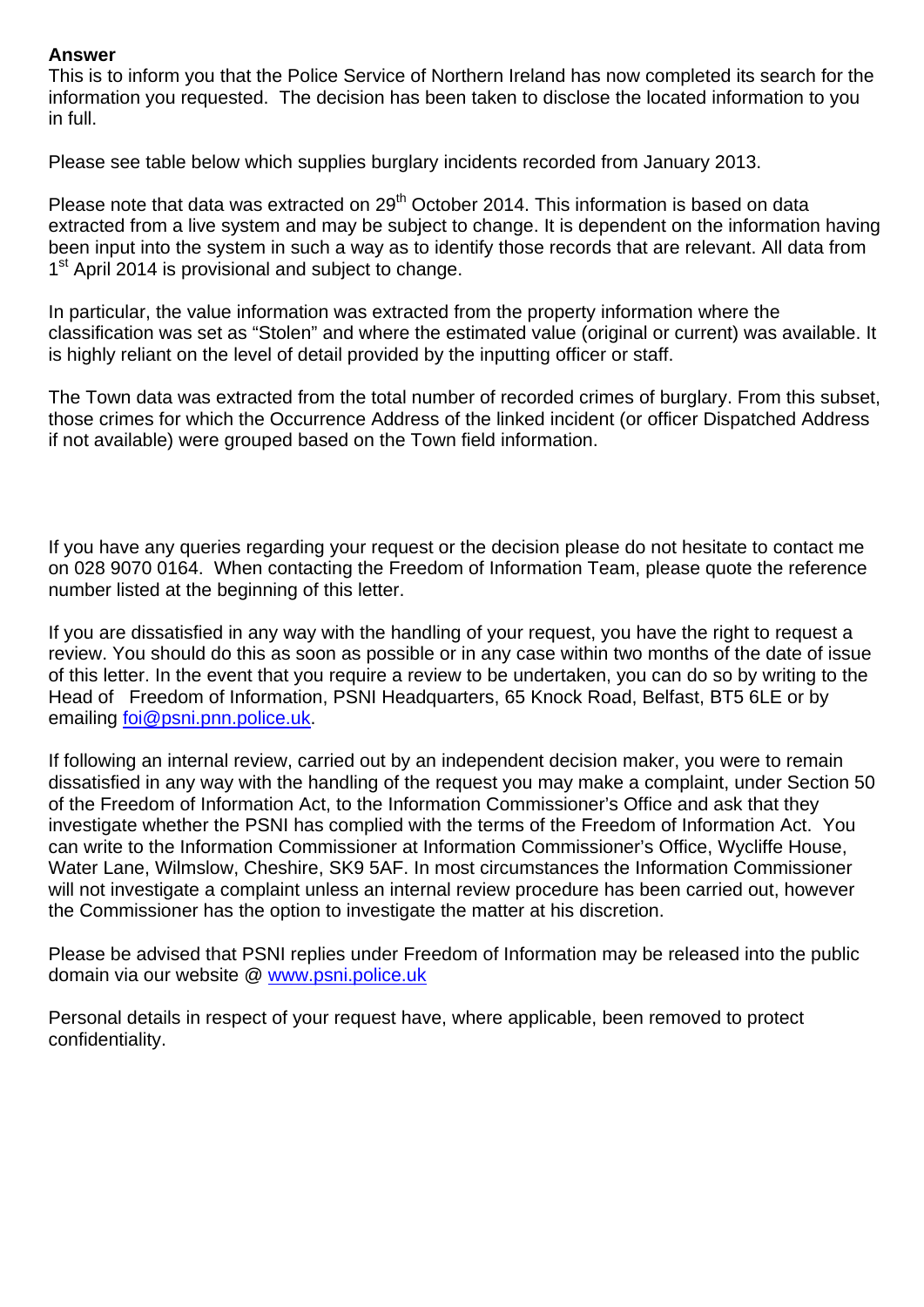1. From  $1^{\text{st}}$  January 2013 to 30<sup>th</sup> September 2014, there were **10,055**offences of burglary in a dwelling recorded in Northern Ireland.

Notes: All data relating to burglary offences from  $1<sup>st</sup>$  April 2014 is provisional and subject to change.

2. The estimated value of the items stolen for crimes of burglary in a dwelling recorded between 1st January 2013 and 30<sup>th</sup> September 2014 was £5,301,849.

Notes: Data was extracted on 29<sup>th</sup> October 2014. This information is based on data extracted from a live system and may be subject to change. It is dependent on the information having been input into the system in such a way as to identify those records that are relevant. In particular, the value information was extractedfrom the property information where the classification was set as "Stolen" and where the estimated value (original or current) was available. It is highly reliant on the level of detail provided by the inputting officer or staff.

| <b>Calendar Year</b> | <b>Month of the calendar</b><br>year with the most<br>crimes of burglary in a<br>dwelling recorded | <b>Number of crimes of</b><br>burglary in a dwelling<br>recorded during this<br>month |
|----------------------|----------------------------------------------------------------------------------------------------|---------------------------------------------------------------------------------------|
| 1999                 | July                                                                                               | 706                                                                                   |
| 2000                 | October                                                                                            | 780                                                                                   |
| 2001                 | January                                                                                            | 819                                                                                   |
| 2002                 | May                                                                                                | 903                                                                                   |
| 2003                 | January                                                                                            | 904                                                                                   |
| 2004                 | January                                                                                            | 803                                                                                   |
| 2005                 | July                                                                                               | 686                                                                                   |
| 2006                 | January                                                                                            | 645                                                                                   |
| 2007                 | January                                                                                            | 676                                                                                   |
| 2008                 | November                                                                                           | 743                                                                                   |
| 2009                 | March                                                                                              | 738                                                                                   |
| 2010                 | March                                                                                              | 669                                                                                   |
| 2011                 | May                                                                                                | 637                                                                                   |
| 2012                 | September                                                                                          | 563                                                                                   |
| 2013                 | February                                                                                           | 562                                                                                   |

3. The table below provides the month of each calendar year for which the most crimes of burglary in a dwelling were recorded from 1999 to 2013:

Source: PSNI Statistics Branch